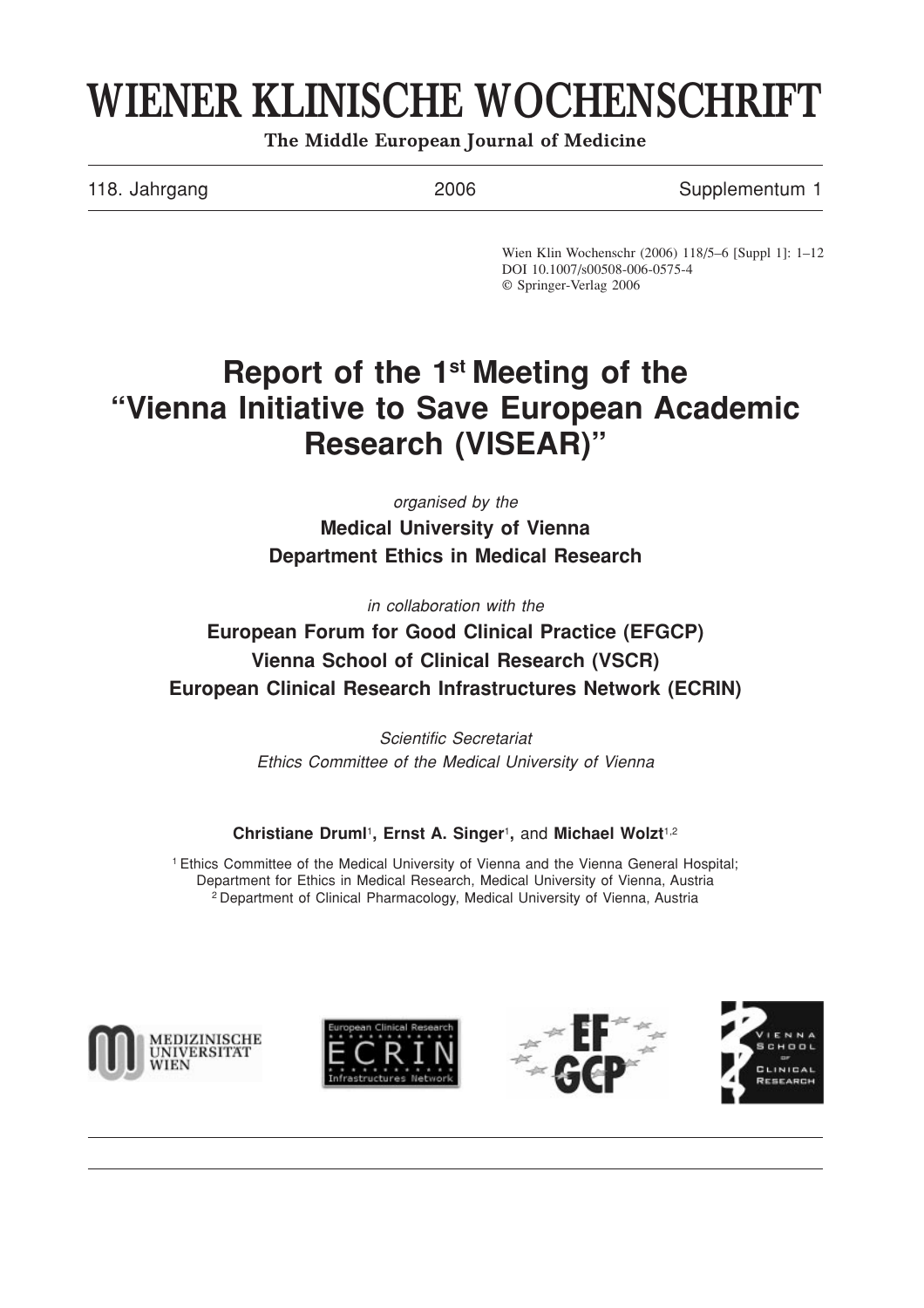#### **Participants**

**Christoph Aufricht**, Medical University of Vienna, Austria **Gerlinde Benninger-Döring**, University of Münster, Germany **Sabine Brosch**, EMEA, UK **Xavier Carne**, University Hospital Barcelona, Spain **Asta Cekanauskaite**, Bioethics Committee, Lithuania **Francis P. Crawley**, EFGCP, Belgium **Christiane Druml**, Medical University of Vienna, Austria **Hans-Georg Eichler,** Medical University of Vienna, Austria **Harald Etzdorf**, Münchner Rückversicherung, Germany **Nicola Fabris**, C.I.R.M. – Consorzio Italiano per la Ricerca in Medicina, Italy **Helene Faure**, Current Controlled Trials Ltd, UK **Silvio Garattini**, Mario Negri Institute Milano, Italy **Jozef Glasa**, Slovak Medical University Bratislava, Slovak Republic **A. Metin Gülmezoglu**, WHO, Switzerland **Ralf Herold**, Charité, Germany **Alexander Hönel**, AGES, Austria **Johannes Huber,** Medical University of Vienna, Austria **Christa Janko,** VSCR, Austria **Marcel Kenter**, Central Committee on Research Involving Human Subjects, The Netherlands **Ingrid Klingmann**, EFGCP, Belgium **Erwin Kompanje**, Erasmus University Rotterdam, The Netherlands **Denis Lacombe**, EORTC, Belgium **Ruth Ladenstein**, CCRI St. Anna Children's Hospital, Austria **Kathleen Liddell**, University of Cambridge & Cambridge Genetics Knowledge Park, UK **Klaus Lindpaintner**, Roche, Switzerland **Elmar Nimmesgern**, Directorate Health, European Commission **Christian Ohmann**, ECRIN, Germany **Brian B. O'Neill**, EFGCP & Roche Pharmaceuticals, Switzerland **Peter Placheta**, Pharmig, Austria **Peter Rehak,** Medical University of Graz, Austria **Christian Rittner**, Johannes Gutenberg University, Germany **Inga Rossion**, Deutsche Krebsgesellschaft, Germany **Bettina Schade**, Pharmig, Austria **Helmut Schuh**, Pharmig, Austria **Tsveta Schyns**, European Network for Alternating Hemiplegia, Austria **Ernst Singer**, Medical University of Vienna, Austria **Bozidar Vrhovac**, Medical School University of Zagreb, Croatia **Christian Wiedermann**, Medical University of Innsbruck, Austria & Hospital of Bolzano, Italy **Michael Wolzt**, Medical University of Vienna, Austria **Andreas Zoubek**, CCRI St. Anna Children's Hospital, Austria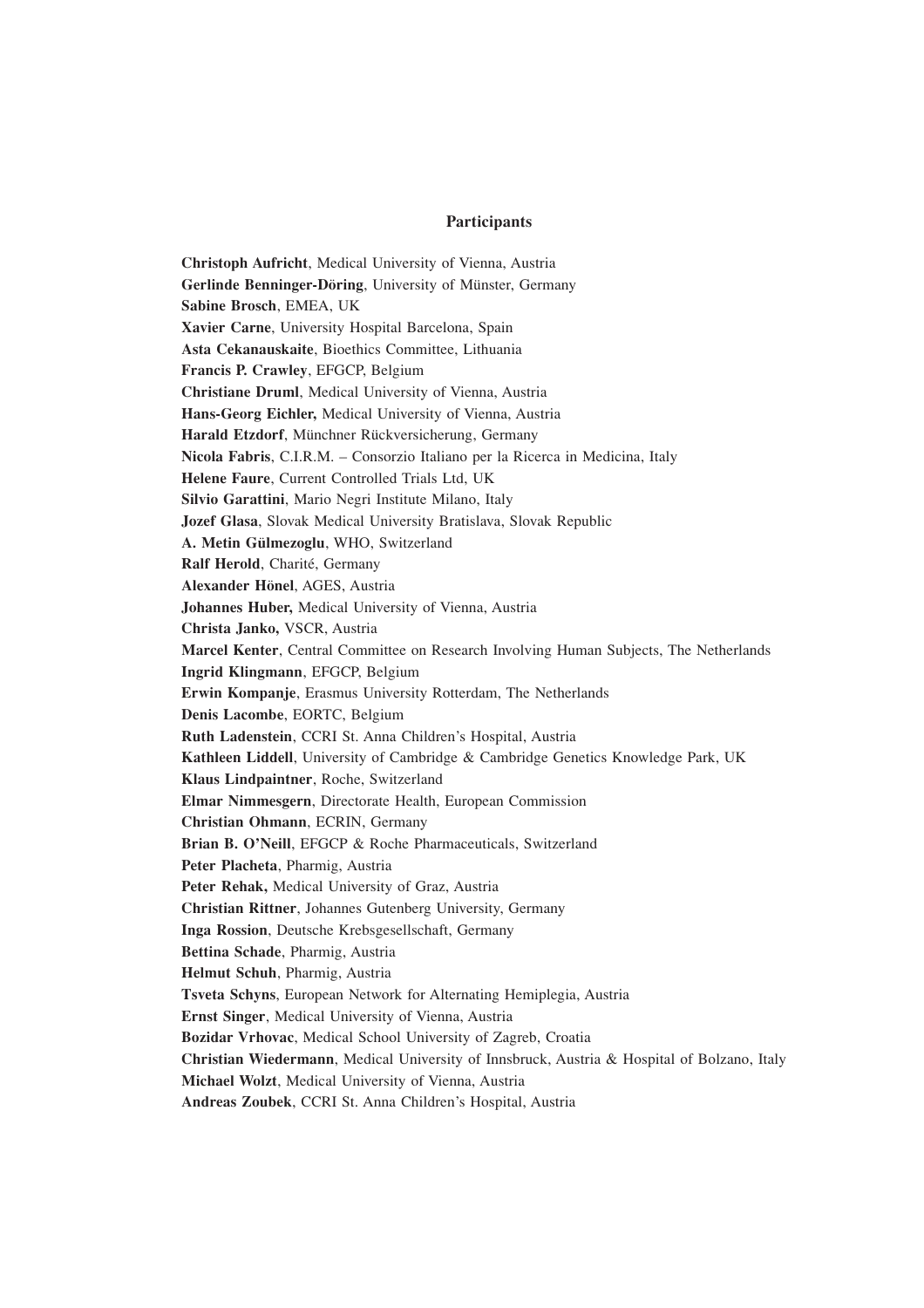#### Bericht des ersten Treffens der "Vienna Initiative to **Save European Academic Research (VISEAR)" – Wiener Initiative zur Förderung der Europäischen akademischen Forschung**

**Zusammenfassung.** Die EU Richtlinie 2001/20/EC ("Clinical Trials Directive") hatte zum Ziel die klinische Forschung in den Europäischen Mitgliedsstaaten zu "vereinfachen und zu harmonisieren". Dieses Ziel wurde jedoch nur zum Teil verwirklicht. Die Auswirkungen auf die akademische Forschung in Europa, vor allem für multizentrische länderübergreifende Projekte, brachten zum Teil einen gegenteiligen Effekt. Einzelne Gebiete sind besonders betroffen: Die Frage, wer Sponsor einer klinischen Prüfung sein kann; das Verfahren bei den Ethikkommissionen; der Einschluss von temporär nicht einwilligungsfähigen Patienten in klinische Prüfungen; ein öffentlich zugängliches Register für klinische Prüfungen in Europa; verschuldensunabhängige Versicherungen für die Teilnehmer an klinischen Prüfungen und der Problemkreis der Pharmakovigilanz.

Die bürokratischen Anforderungen haben durch die neuen Regelungen – die EU Mitgliedsstaaten waren verpflichtet bis Mai 2004 die EU Richtlinie in nationale Gesetze umzusetzen – extrem zugenommen ohne dass das den Schutz der Patienten oder Probanden verbessert oder den wissenschaftlichen Gehalt der Prüfpläne erhöht hat. Für die industrielle Forschung bedeutet das weniger Probleme als für akademische Forscher, die nicht über personelle Ressourcen und ein länderübergreifendes Netzwerk verfügen. Damit ist die Durchführung großer akademischer Studien in Europa gefährdet, was zu einer Reduzierung der Anzahl an multizentrischen Studien führt und in weiterer Konsequenz zu einer Reduzierung der Teilnehmerzahlen. Letztlich sind die Europäischen Patienten und die Europäische Forschung die Leidtragenden einer derartigen Entwicklung.

Die "Vienna Initiative to Save European Academic Research (VISEAR)" bringt Experten aus den verschiedensten akademischen Forschungsgruppen und internationalen Organisationen sowie aus Industrie und Behörden zusammen um die betroffenen Themenkreise zu diskutieren und Vorschläge für eine Verbesserung auf den Gebieten der Organisation, Durchführung und der Finanzierung von nicht industriell gesponserter klinischer Forschung zu erarbeiten. Ein erster Schritt war ein Treffen im Mai 2005 in Wien. Die einzelnen sechs Arbeitsgruppen hatten im Vorfeld die Themen definiert, Resumés erarbeitet und diese anschließend im Plenum diskutiert. Das Ergebnis dieser Veranstaltung wird in zwei Teilen präsentiert: ein Report über die Gesamtveranstaltung mit den Resumés der einzelnen Arbeitsgruppen sowie ein selbständiges position paper mit den Empfehlungen für die Forschung an temporär nicht einwilligungsfähigen Patienten.

**Summary.** The European Directive 2001/20/EC ("Clinical Trials Directive") was aimed at simplifying and harmonising European clinical research. The Directive's attempt represents an important step because many European Member States lack national laws that specifically address details of research, but the goal has been only partly achieved. For academic investigators doing national or multi-national research the new European law and the requirements following its implementation are likely to have the opposite effect. Some areas seem to be of particular concern: trial sponsorship, the ethical review process, the participation of patients who are temporarily not able to consent in clinical trials, in particular the informed consent process, an accepted European registry for all clinical trials, insurance and pharmacovigilance. Furthermore there are fundamental problems of the conduct of clinical trials that could have been foreseen at the time of implementation of the new law, which are impeding academic basic clinical research.

The bureaucratic burden for academic investigators has tremendously increased without representing any contribution to patients' safety or to the scientific value of research. Furthermore some large European academic trials cannot be conducted anymore due to the new regulations. This results in a reduction in the number of trials and additionally in a reduction of the number of patients enrolled in a study. European research and thus European patients will suffer from the loss of potential benefits of research.

The Vienna Initiative to Save European Academic Research (VISEAR) brings together leading stakeholders from academic research groups and interested parties from industry, international organisations and regulatory authorities to focus on the issues of concern regarding the organisation and funding of academic clinical research in order to improve the development and use of medicines in Europe. The first step of the initiative was a meeting held on May 30, 2005 in Vienna. The resumés of the six parallel working groups are presented in this supplement of the Wiener Klinische Wochenschrift, a position paper with recommendations in relation to the EU Clinical Trials Directive and medical research involving incapacitated adults has been published separately.

**Key words:** European Directive 2001/20/EC, clinical trials, academic research, sponsor, ethical review, informed consent, incapacitated patients, clinical trials registry, insurance, pharmacovigilance.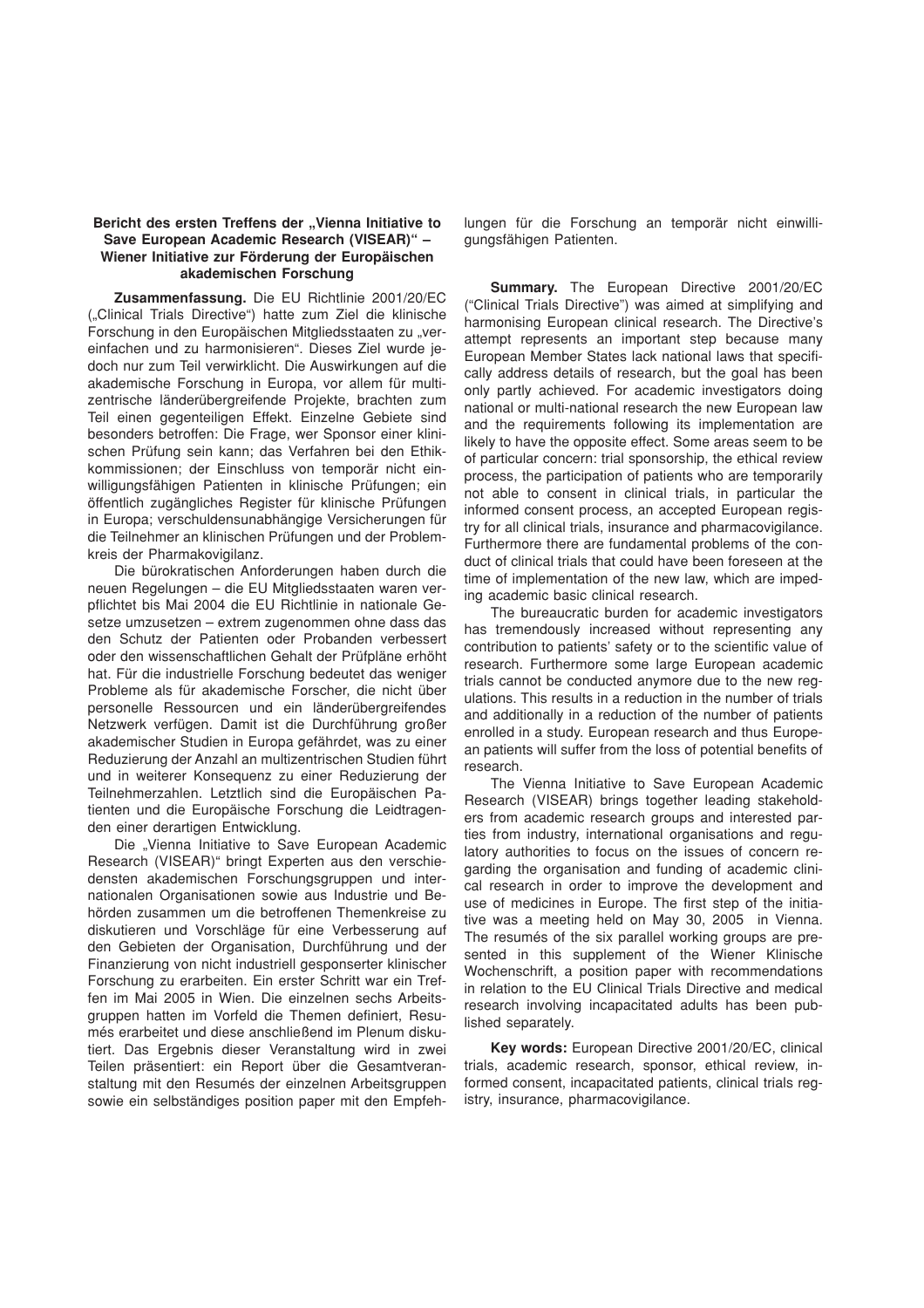# *Vienna Initiative to Save European Academic Research (VISEAR)*

The European Directive 2001/20/EC was aimed at simplifying and harmonising European clinical research in order to increase competition. The Directive's attempt represents an important step because many Member States lack national laws that specifically address details of research, but the goal has been only partly achieved. For academic investigators engaged in national or multi-national research the new European law and the requirements following its implementation are likely to have the opposite effect. Several areas seem to be of particular concern: trial sponsorship, the ethical review process, the participation of patients who are temporarily not able to consent in clinical trials, in particular the informed consent process, an accepted European registry for all clinical trials, insurance, and pharmacovigilance. Furthermore there are fundamental problems of the conduct of clinical trials that have been foreseen at the time of implementation of the new law but are impeding academic basic clinical research.

The bureaucratic burden for academic investigators has tremendously increased without representing any contribution to patients' safety or to the scientific value of research. Furthermore some large European academic trials cannot be conducted any longer due to the new regula-

tions. This results in a reduction in the number of trials and additionally in a reduction of the number of patients enrolled in a study. European research and thus European patients will suffer from the loss of potential benefits of research.

#### *Objectives*

The Vienna Initiative to Save European Academic Research (VISEAR) brings together leading stakeholders from academic research groups and interested parties from industry and regulatory authorities to focus on the issues of concern regarding the organisation and funding of academic clinical research in order to improve the development and use of medicines in Europe.

A first step of the initiative has been a meeting in Vienna on May 30, 2005. 5 working groups had already been established ahead of time to prepare the discussion of the single identified subjects. The working groups assembled and agreed on a resumé and proposed solutions. In the afternoon, these resumés were presented by the rapporteurs and discussed by the plenary. The plenary discussion was chaired by Johannes Huber, chair of the Bioethics Commission at the Austrian Federal Chancellery.

#### **Workshop 1 – Clinical Trial Sponsorship**

- Chairperson: Christian Ohmann, ECRIN, Germany Rapporteur: Brian B. O'Neill, EFGCP Clinical Trial Sponsorship and Management Working Party & Roche Pharmaceuticals, Switzerland Discussants: Christoph Aufricht, Medical University of
- Vienna, Austria; Ralf Herold, Charité, Germany; Peter Placheta, Pharmig, Austria; Helmut Schuh, Pharmig, Austria; Andreas Zoubek, CCRI St. Anna Children's Hospital, Austria

#### **Introduction**

With the implementation of Directive 2001/20/EC, and its sometimes divergent interpretation by national Competent Authorities in its transposition to local law, European research institutions have met new challenges with regard to the sponsoring and management of especially non-commercial clinical trials. The impact of such challenges may well vary in line with the variety of such academic institutions, their location, infrastructure, and their relationships and collaborations with each other and/ or industry initiated clinical research, and other supporting/sponsoring bodies. For example, such a variety of academic institutions will range from universities, university hospitals performing national or international studies, and with varying sophistication of infrastructure up to and

including larger multinational collaborative groups/study management organizations (SMOs). These academic research institutions may be supported and sponsored by national/transnational research networks and/or other non profit organizations. Such academic researchers are not only interested in industry sponsored clinical trials but also and importantly in non commercial trials and publication of studies which are of public interest and may be publicly funded. These latter may include studies in e.g. mechanisms of diseases, independent evaluation of treatment strategies, off-label use (important in e.g. Oncology), or orphan drug development.

While it is clear that such trials may also be important to the pharmaceutical industry for obtaining essential information related to the safety and efficacy of their products there may be also other priorities for them related to specific trials for new drug applications, novel indications, or novel dose regimens which will impact on the level of support which they can offer to academic researchers at any particular point in time. Industry involvement may, therefore, range from the provision of an unrestricted grant for non specific trial activities to full industry involvement as sponsor of the clinical trial. Notwithstanding the possible level of industry participation there should be a positive and competitive environment for academic researchers to conduct the above specified non commercial studies for the benefit of patients in Europe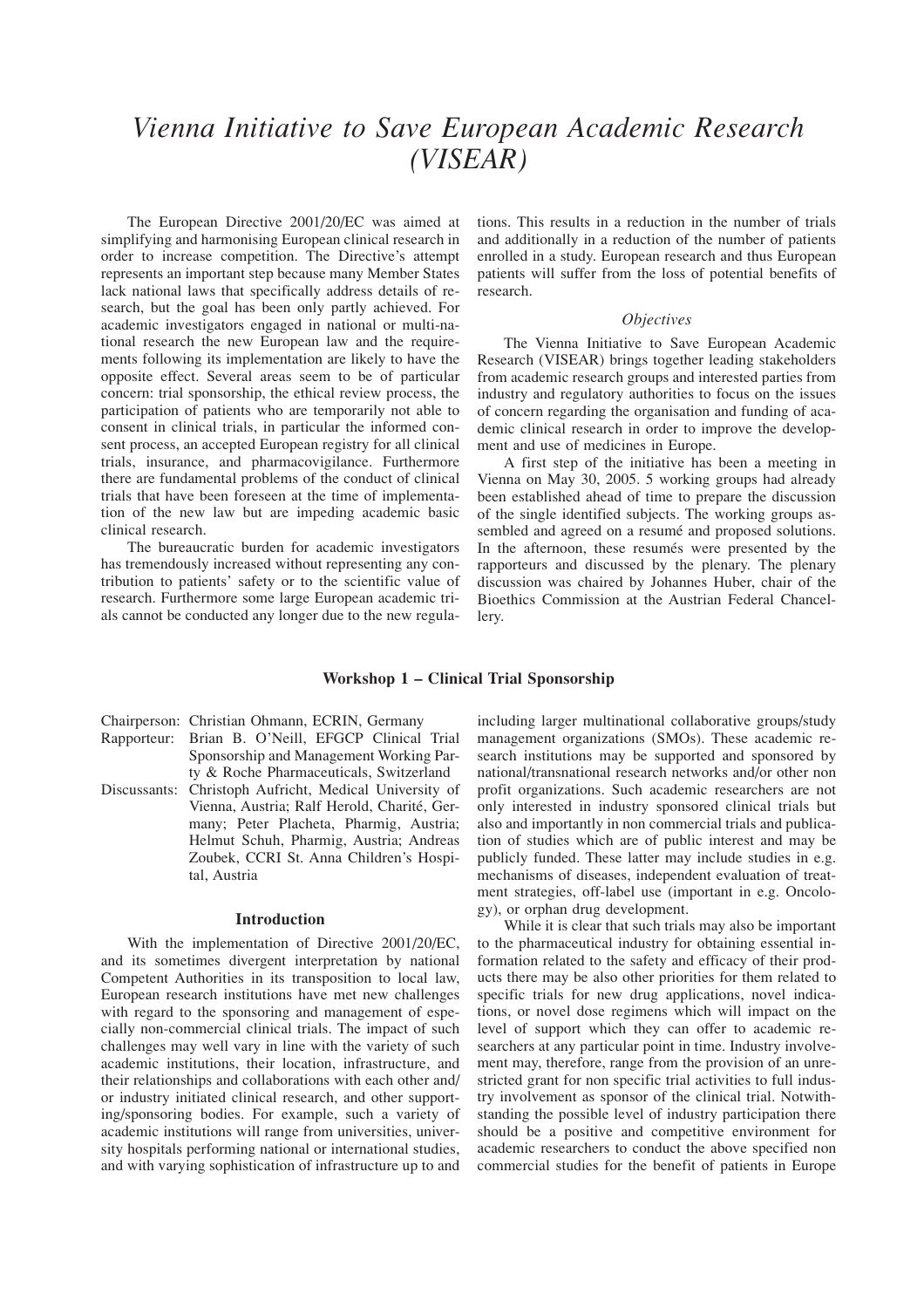and without dependence on industry. Without such an environment there is no doubt that fewer such public sponsored and investigator sponsored non commercial trials will be conducted thus denying possible improved therapies and therapeutic regimens to patients in Europe and decreasing the competitiveness of academic research in Europe.

This report summarizes the concerns and suggestions of academic researchers as expressed related to the sponsorship and management of especially non commercial clinical trials. It aims to cover issues which have arisen, and can arise, in the context of the implementation of Clinical Trials Directive 2001/20/EC, GCP Directive 2005/28/EC, and any specific national modalities documents as referenced in these latter Directives, and including those which may be solely related to non-commercial clinical trials presently under discussion at the EU Commission and by the individual Competent Authorities.

The main areas addressed in this paper are:

- a) Allocation of sponsor responsibilities and requirement or not for a single sponsor in the EU;
- b) Specific concerns related to the conduct and management of clinical trials;
- c) Proposed solutions for addressing the concerns raised.

#### **Allocation of sponsor responsibilities and requirement or not for a single sponsor in the EU**

There is a lack of clarity related to the requirement or not for a single EU sponsor for especially non commercial, non-regulatory, clinical trials, and more particularly how such a requirement is being, or will be consistently interpreted by individual Competent Authorities. Certainly, a rigid single sponsor model more suited to Pharma industry sponsored regulatory trials may not be suited to academic researchers conducting national/international collaborative trials where e.g. single centre availability of specific patients may be an issue. Such rigidity in approach, or indeed any misperception related to this, has discouraged, and will discourage, potential sponsors from accepting formal sponsor responsibility since they themselves may not have the entire necessary infrastructure to take on all the sponsor responsibilities and/or would need time to implement such a complete infrastructure.

There is thus a real need for clear and consistent guidance from the regulators related to how and if sponsors of non commercial trials may meet the Directive's relevant requirements through documented allocation of sets of sponsor responsibilities and legal liabilities based on availability of adequate infrastructure and expertise. Only with such clear guidance will public funding agencies, national research bodies, academic institutions and/ or investigators feel comfortable about taking on their respective roles.

It must be clear, however, that even if/when such allocation of responsibility/liability may be allowed a named person must take on each and every legal responsibility of the sponsor. Where tasks related to any sponsor responsibility may be delegated because of lack of specific competencies by the sponsor, the latter still maintains overall responsibility for such tasks and their oversight.

#### **Specific concerns related to the conduct and management of clinical trials**

Academic researchers involved in regulatory trials sponsored or supported by industry are well familiar with the requirements necessary in order to conduct and manage these trials according to Good Clinical Practice (GCP). In such cases the management of these trials (monitoring, Adverse Event management and SUSAR reporting, data management, investigational medicinal product (IMP) handling etc.) is normally the responsibility of the industry sponsor, and the academic researcher can normally depend on the latter to provide the necessary support required for the appropriate conduct of the study according to the relevant EU Directives and national legislation. In the case of non commercial clinical trials conducted by academic researchers without the participation of industry the same GCP requirements apply. EU regulators have recognized particular challenges for academic researchers conducting and managing non-commercial clinical trials, and have indicated their willingness to consider waivers to specific GCP conditions as long as patients' safety, legal, and ethical rights are guaranteed, and GCP principles are applied. It must be emphasized here that the principles of GCP apply to all clinical trials, non commercial as well as commercial but what is recognized is that for certain non commercial trials certain of the details of GCP may be unnecessary or guaranteed by other means. Examples given of where such waivers may be applicable relate to manufacture and import of IMP, and documentation to be submitted and archived as part of the trial master file. These waivers will be described in Modalities documents presently under discussion between the EU Commission and individual member states.

It is important therefore, that at this time academic researchers consider, in the context of their infrastructure how these and other aspects of GCP detail related to trial conduct and/or management may be guaranteed by other means. For example, the introduction of rigid approaches to monitoring and pharmacovigilance more applicable to early stage development and regulatory trials may not be appropriate to many non commercial trials on marketed products which are conducted by academic researchers. Requirements must be sought and adopted which are fit for purpose, appropriate to the risks of a particular study, and which will allow acceptable adaptation of the management of a trial depending on trial type and level of risk (e.g. local validated arrangements for Quality Control/ monitoring). Consideration must be given to the cost implication of monitoring in non-commercial trials and if/ how these may be defrayed by the public health care system.

Pharmacovigilance should be sensibly focused on SUSAR reporting to Eudravigilance after appropriate testing and training.

Concerns related to the supply of IMP to study patients need to be addressed. Guidance is needed as to when access to marketed IMP on same basis as routine treatment may be acceptable and when not. Acceptable methods need to be described for purchasing IMP which are fair and will not put undue burden on either investigator or patient.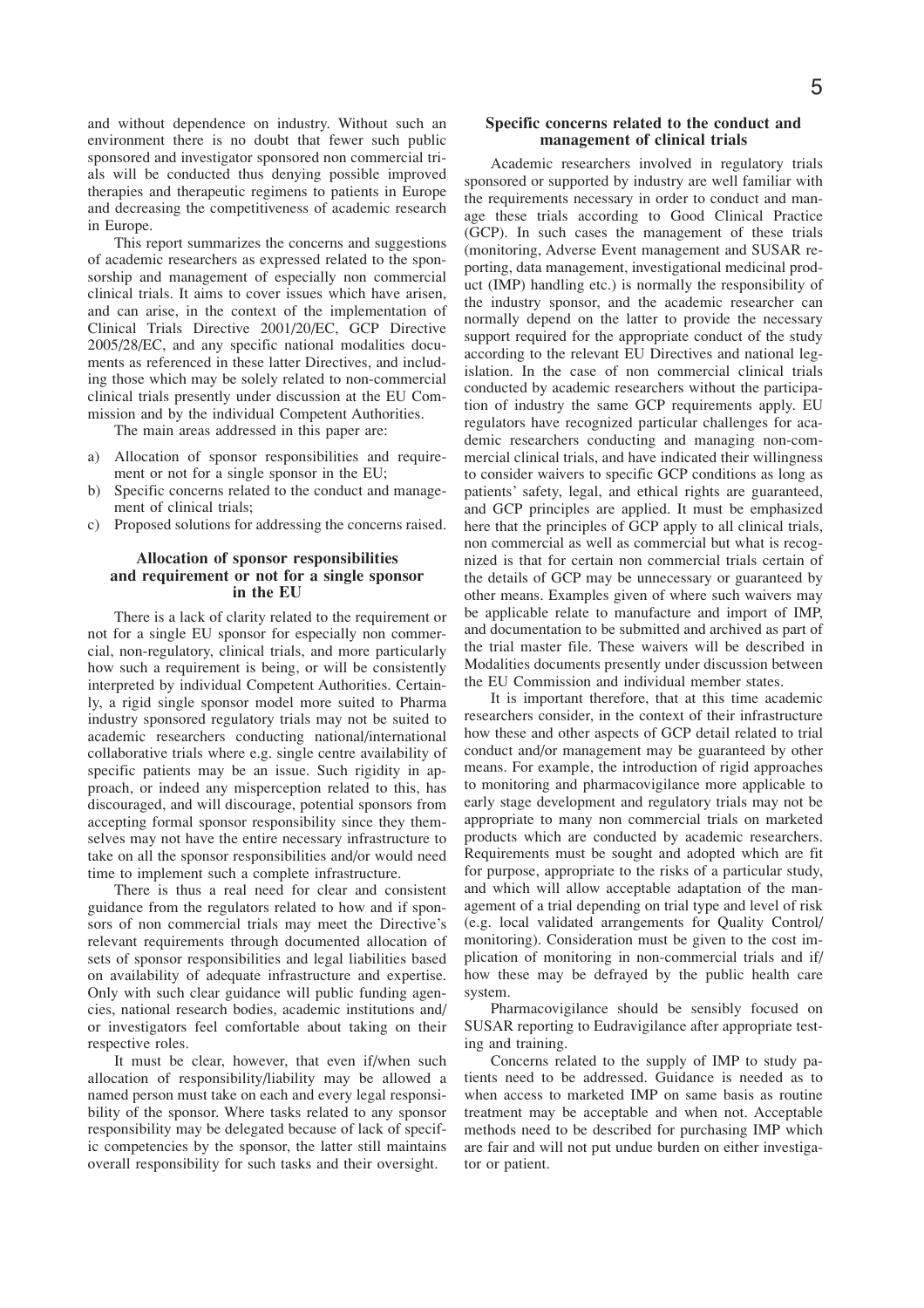#### **Proposed solutions**

- a) There is a need for guidance from both the EU Commission and Competent Authorities which will provide clarity and especially consistency of interpretation on:
	- Acceptability of allocation of sponsor legal responsibilities and liabilities among a group of academic researchers. There are already examples of divergent interpretations of this aspect in the transposition of the EU Directive 2001/20/EC into local law;
	- Adaptation of the management of a clinical trial depending on trial type and level of risk;
	- Details of GCP which may be guaranteed by other means and taking due cognizance of measures normally implemented in national health care systems or in overlapping patient care structures;
	- When access to marketed IMP on same basis as routine treatment may be acceptable and when not.
- b) Modalities documents should be discussed and prepared by individual Competent Authorities which

are consistent and harmonized across the Member **States**.

- c) Support structures should be set up to develop a GCP framework and conduct training sessions for academic researchers. This support could be provided either by national research or government agencies or by other independent groups sponsored by national governments or the EU Commission.
- d) Governing bodies of academic research institutions need to give serious consideration to funding and infrastructure required for the conduct of clinical studies in their institutions and to the possible need for greater selectivity and prioritization of studies.
- e) National "contacts" representing academic researchers should formally input to Competent Authorities and the EU Commission. This would be particularly important during the development of the Modalities documents by independent Competent Authorities.
- f) Academic researchers should assure a concerted approach by linking into related initiatives by all stakeholders in different countries.

#### **Workshop 2 – Ethical Review**

- Chairperson: Christiane Druml, Medical University of Vienna, Austria
- Rapporteur: Francis P. Crawley, EFGCP, Belgium
- Discussants: Xavier Carne, University Hopital Barcelona, Spain; Asta Cekanauskaite, Bioethics Committee, Lithuania; Silvio Garattini, Mario Negri Institute Milano, Italy; Jozef Glasa, Slovak Medical University Bratislava, Slovak Republic; Marcel Kenter, Central Committee on Research Involving Human Subjects, The Netherlands

#### **Introduction**

The European Directive 2001/20/EC has not given detailed guidance as far as the composition, the working procedures and other relevant structures of ethics committees are concerned. Although the time frames are determined, many other features of ethical review remain in the regulation of the Member States, and even within the different Member States there might be a variety of different types of ethics committees. In some Member States there is particular emphasis on the participation of lay members without abandoning the requirement for ethics committees that one important aspect of the review is the evaluation of the scientific content of the protocol. There is no European wide ethical review procedure for multinational trials. This poses a genuine problem for multinational ethical review for academic infrastructures and investigators conducting multinational research in Europe.

#### **Discussion**

What are the similarities and differences between academic and industry-initiated research? Both should strive for the same level of excellence in patient protection. Both should be submitted to the same level of excellence in ethical review. There might be some differences in content, but those might give rise to more procedural ethical problems rather than substantial ethical problems. Both academic and industry research need competent and independent ethical review.

Academic and industry research need each other. However industry could play a more active role in helping academic research to survive. The Directive and its regulations are aimed at industrially driven research taking a new drug through the development process. There has to be more consideration for the vast majority of academic trials which are dealing with registered (old) drugs and involving only minor risks for the participants. One major problem which affects academic researchers much more than the industry is the diversity of the European ethical review system. The additional lack of transparency makes matters worse. The ideal would be a European-wide single opinion, but the members of this working group agree in the discussion that that seems at this point not realistic. The working group is hoping that this would be a topic for the future. Every Member State has different regulations about which committee is the competent Ethics Committee responsible for the decision on a clinical trial. There is wide ignorance among the investigators that such diversities exist. There is no document which informs about such matters. This is a severe handicap for Europe wide research.

The requirement for the "single national opinion" in Article 7 of the Directive leads to even more heterogeneity among the Member States. National systems, which already had a requirement for a single national opinion for multicentric clinical research, had no difficulties in implementing this Article of the Directive, whereas in other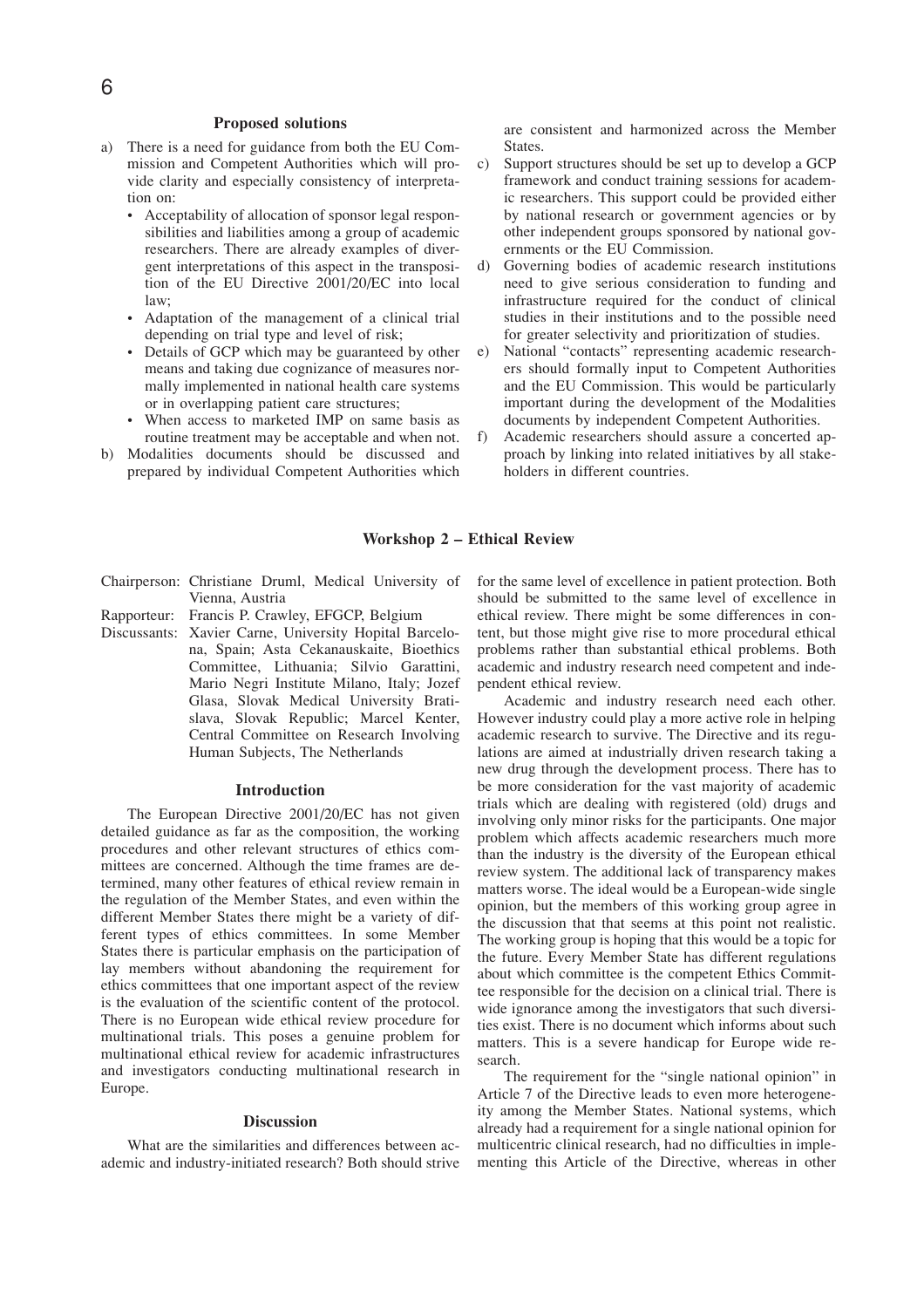- Liability/insurance
- Costs/Time
- Lack of communication
- Differing situations in different countries and lack of communication between the countries
- Quality assurance
- Ethics committees play an important role in the communication between academic and industry research; they help to provide common standards for science and ethics
- There are some principles that should be observed in addressing the problems:

#### The principles

- There needs to be a legal and regulatory backing
- There should be sufficient funding
- The European perspective and harmonization, placed within a European common research area; seeing Europe as one space where academic research can be carried out in a well defined, ethically and scientific space and a friendly space
- Education of ethics committee members
- Establishment of networking, collaboration, and exchange of information in order to increase transparency
- There needs to be a repository for requirements and practices for ethics committees
	- Information on national ethical review practices, procedures, and documentation
	- The information needs to be communicable and validated
	- A coordinating office is also needed (that would facilitate and provide education)
	- This work should be carried out in cooperation with existing projects in Europe
- Development of "Good Ethical Review Practice (GERP)".

#### **Workshop 3 – Clinical trials including patients who are not able to consent; the concept of individual direct benefit from research; informed consent – the temporarily incapacitated patient**

Chairperson: Christian Wiedermann, Medical University of Innsbruck & Hospital of Bolzano, Italy Rapporteur: Kathleen Liddell, University of Cambridge

as for example in Spain lead to separate regulations of ethical review in order to maintain control over their local healthcare facilities and budgets. The actual situation in Europe is a cemented system full of variances with the idea of the Directive which becomes increasingly difficult

This situation is not a special problem for academic research, it applies to industrially sponsored research as well. But whereas the industry has personnel resources, legal and regulatory departments which can easily deal with such issues, the academic researcher and the scientific societies which operate on an international level do not have the means to investigate these bureaucratic details, information usually only available in the national language and not in English, nor do they have the means to comply with often contradictory requirements.

**Conclusion** The working group agreed on the following issues:

1. an information centre on ethical review standards and

2. the development of education programs across Mem-

3. coordination and interaction between ethics commit-

Additionally the working group expressed concern that if the registration authority becomes the same authority for all clinical research, they will make the same requirements for academic trials as for industry trials. The high requirements that are expected for a drug to be registered need not be applied in all clinical trials.

There is a necessity to establish

tees at the European-level

bers States

procedures in each Member State

to handle.

- & Cambridge Genetics Knowledge Park, UK
- Discussants: Erwin Kompanje, Erasmus University Rotterdam, The Netherlands; Elmar Nimmesgern, Directorate Health, European Commission; Bozidar Vrhovac, Medical School University of Zagreb,Croatia

Contributing by correspondence: François Lemaire (France); David K. Menon (UK), Julian Bion (UK)

#### **Executive summary**

(This report in its unabridged version appears in *Wiener Klinische Wochenschrift* 118/5–6)

This report records the views of a working group of the *Vienna Initiative to Save European Academic Research* (VISEAR). VISEAR, an association of European researchers predominantly from the public sector, seeks to improve European regulation of medical research.

#### This report discusses:

(1) the implementation of the EU Directive 2001/20/EC ('the Clinical Trials Directive') insofar as it related to research involving adult patients unable to consent;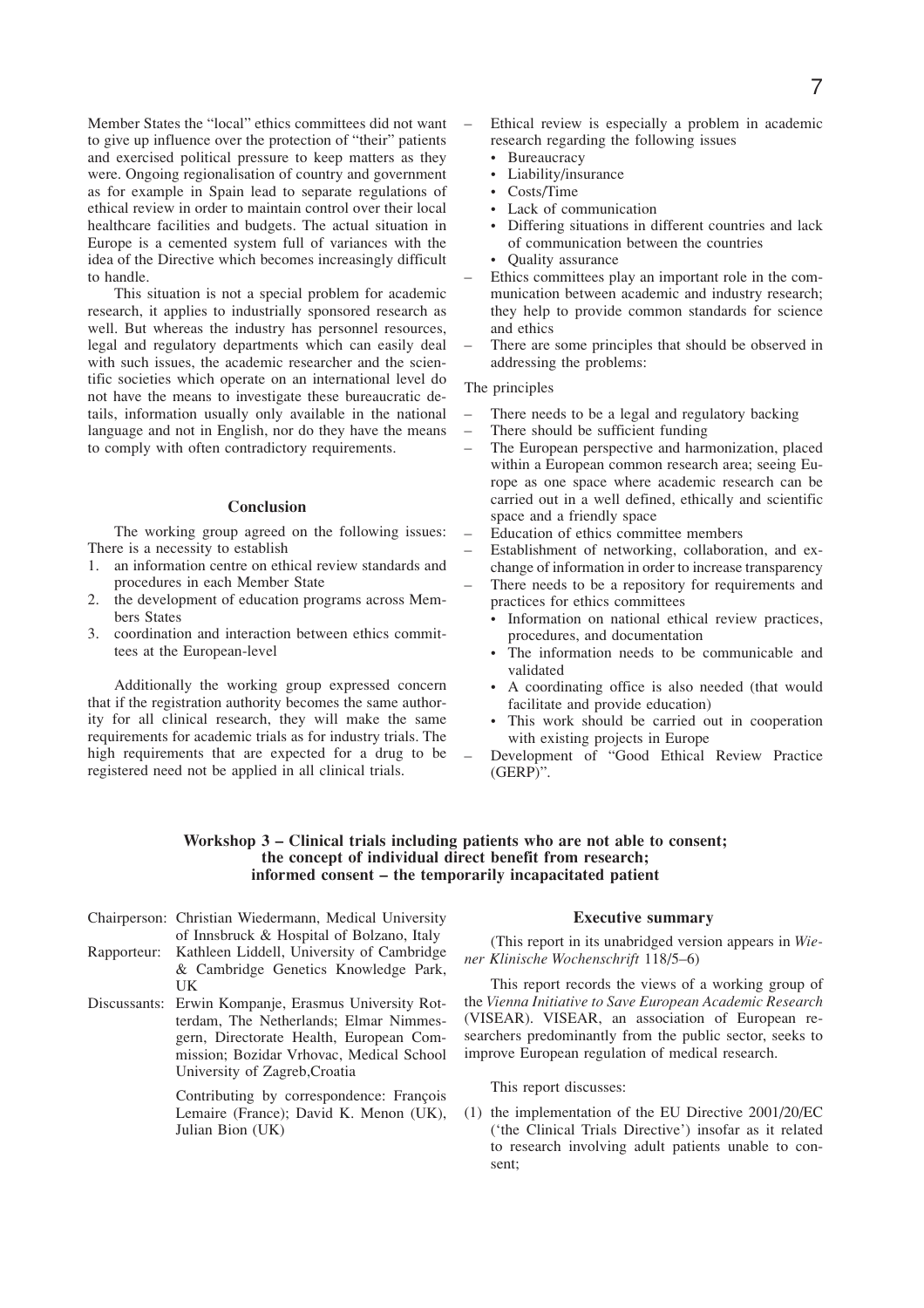- (2) legal, ethical and practical difficulties experienced as a result of implementation of the Clinical Trials Directive; and
- (3) possible solutions to the problems experienced.

The report is concerned with a broad variety of research involving incapacitated persons including research about mental illness, intellectual disability, age-related illness, critical care and emergency medicine (e.g. stroke, cardiac arrest, traumatic head injury).

The Working Group makes the following recommendations:

#### *Implementation*

- 1. Member States should monitor the impact of their laws on research involving incapacitated patients, particularly Member States which have applied the conditions of the Clinical Trials Directive to medical research other than clinical drug trials.
- 2. The European Commission ('EC') and Member States should publish guidance to assist researchers and ethics committees with the interpretation of the Directive and implementing legislation.

#### *Risk assessment*

- 3. The EC and Member States should recognise that in circumstances of clinical equipoise (which is an ethical requirement for enrolling patients in clinical trials) there will be substantial uncertainty whether administering a medicinal product will benefit a patient. The requirement that the trial be expected to produce benefits outweighing risks (or no risk at all) must be interpreted in light of this.
- 4. The EC and Member States should publish guidance about 'component analysis' to clarify that when assessing whether a trial will produce a benefit to the patient outweighing the risks (or no risk at all), the judgment should be made with reference to the benefits and risks associated with the research component of the trial (rather than components of the trial that reflect accepted medical therapies or treatments in equipoise).
- 5. In conjunction with component analysis, the EC and Member States should review or clarify the requirement that the trial produce 'a benefit to the patient outweighing the risks or produce no risk at all'. It should allow a protocol to include non-therapeutic components (e.g. scans, chart checks, blood tests) of no benefit to the individual, provided they represent no more than minimal risk, are minimised and proportionate to the knowledge gained.
- 6. When national legislation implementing the Directive covers more than clinical drug trials, Member States should ensure it permits research with no therapeutic benefit for the individual, provided it poses them no more than minimal risk (for example observational studies, research using human tissue samples or health records, and pathophysiological research).
- 7. Researchers should document instances when nontherapeutic research has been unwisely prohibited by inappropriate implementation or extension of the Directive.

8. The EC and Member States should support ethical and legal research to develop guidelines for difficult risk comparisons.

#### *Ethics committee review*

- 9. The EC and Member States should increase the resources available for ethics committees to secure members or advisors with specialist knowledge relevant to clinical trials with incapacitated patients.
- 10. The EC and Member States should develop centralised bodies, guidelines and records of precedent decisions for ethics committees to increase the efficiency, consistency and predictability of their decisions.

### *Revocation of consent*

11. The EC and Member States should clarify the extent of a legal representative's power to revoke the individual's participation in a clinical trial with reference to the future analysis for research purposes of data or tissue already collected.

#### *Permitted investigations*

12. Ethics committees should ensure that they interpret the phrase 'research … directly related to a lifethreatening or debilitating clinical condition' appropriately, and not too narrowly. The interpretation should permit research in non-neurological conditions accompanied by incapacity, research in settings where incapacity is the consequence of essential therapy, research that addresses the common complications of incapacitating conditions, and research to improve methods of supportive therapy.

#### *Legal representatives for proxy consent*

13. Further legal research should be undertaken to ascertain the definitions of 'legal representative' that apply in Member States. This could be used as a resource to ensure the lawfulness of international trials; for the basis of public debates and discussion papers; and to analyse the extent to which current definitions cause problems for research about emergency and critical illness.

#### *Emergency and critical illness research*

- 14. Article 5(a) should be amended or interpreted as necessary to permit and harmonise emergency research involving incapacitated persons where treatment must be commenced as a matter of urgency. It should be possible to waive or defer the requirement for consent.
- 15. Member States should implement systems for legal representation that are compatible with critical illness research. Countries which ordinarily rely on court appointed representatives should check the system is making timely appointments. Countries which usually rely on family members to act as legal representatives should permit decisions to be made by other persons (unconnected with the research) when family members are too stressed to decide, or should waive or defer the consent requirement.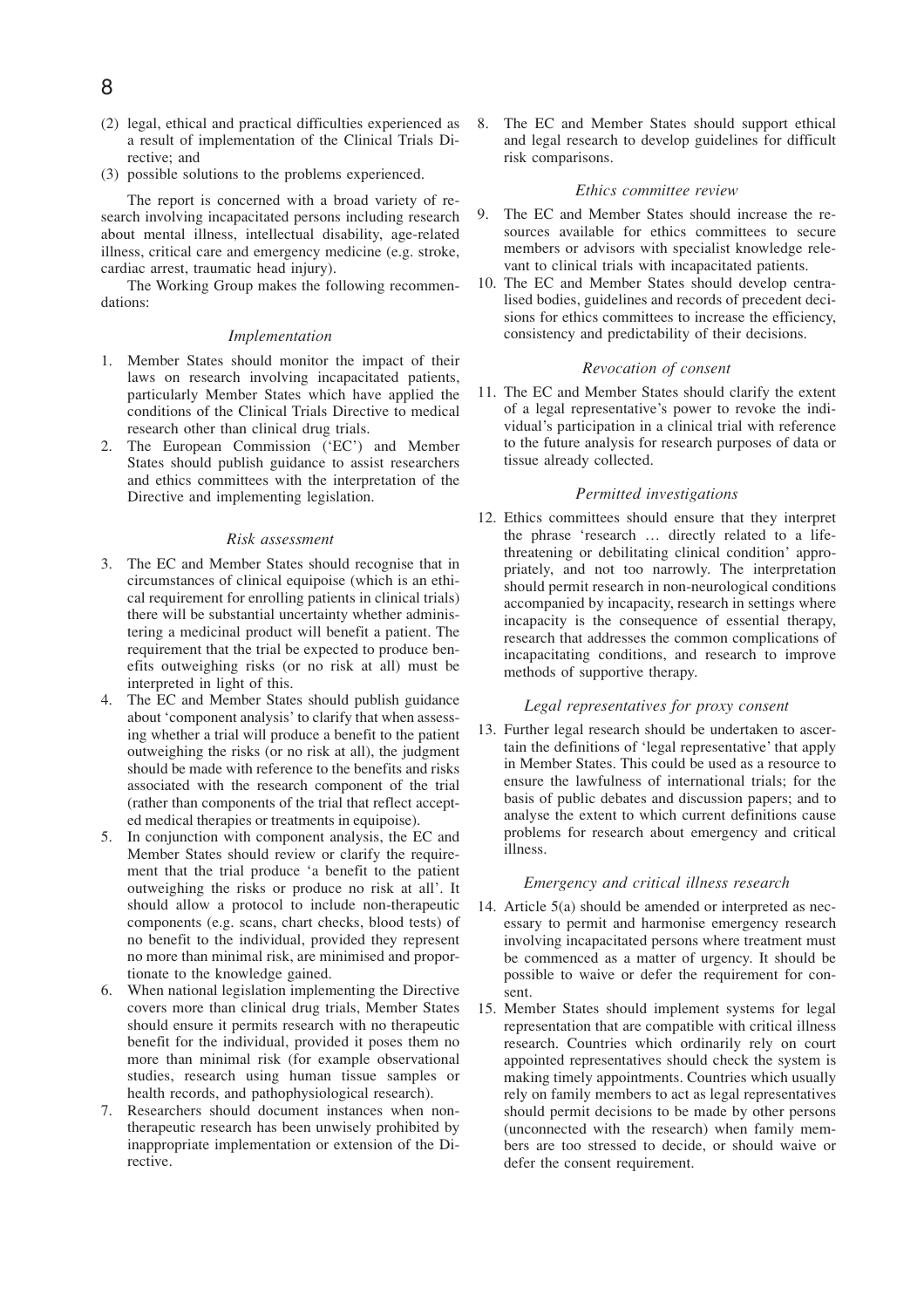Chairperson: A. Metin Gülmezoglu, WHO, Switzerland Rapporteur: Klaus Lindpaintner, Roche, Switzerland Discussants: Helene Faure, Current Controlled Trials Ltd, UK; Tsveta Schyns, European Network for Alternating Hemiplegia, Austria

### **Registry of clinical trials**

This report on registries of clinical trials discusses the shortcomings of current European databases and the lack of access and appropriate alternatives for academic researchers.

A registry of clinical trials for human studies serves the principles of transparency of research and could avoid duplication of studies with associated exposure of volunteers to risk. Unnecessary repetition of clinical experiments without a sound reason is considered unethical by the scientific community because of the risks and inconveniences of trial interventions, and also regarding discussions about data privacy. This applies potentially to all clinical research, including observational and retrospective studies.

Since studies by for-profit enterprises are primarily designed to meet regulatory aspects for drug approval, the prerequisites of a study registration to protect proprietary interests may differ from those of researchers in academia. This is irrespective of the common standard for trial conduct as stipulated by GCP and ICH, which forms the basis of approval of study protocols by ethics committees and regulatory authorities. Further, some special regulations have been introduced pertaining to interventional drug trials by the European Clinical Trials Directive 2001/20/ EC.

At present, European Clinical Trial registration is accumulating in the EudraCT database, and is associated with a number of significant limitations.

- There is a lack of comprehensive capture of clinical research activities. Currently, only interventional therapeutic trials (as defined by the Clinical Trials Directive) are collected in the database. A study where the medicinal product is prescribed in the usual manner in accordance with the terms of the marketing authorisation will not be included, as well as other biomedical research projects or studies with medical devices.
- Since the registry is confidential in nature, the potential of providing transparency to the public and the scientific community is not realized. Importantly, not even the independent ethics committees who are asked to judge the scientific content of protocols (including the novelty of the research proposal) are granted access to the EudraCT database.
- The process of obtaining a registration and submitting the form in electronic format and in hardcopy to the competent authorities of the Member States for validation and approval is considered complex and bureaucratic and deters from the potential use of the registry for purposes not related to drug registration.

Thus, the present EudraCT registry as designed for registration of interventional drug trials does not ade-

quately reflect ongoing research activities, nor can it even be regarded as a comprehensive inventory of drug studies. Neither does it fulfil its role to act as a resource for the scientific community nor does it provide the public with research accountability. Finally, the perceived complexity of the registration process with detailed information in the EudraCT form about the investigational product, site for release etc may well discourage clinical investigators to engage in scientifically well-justified clinical intervention studies, to the ultimate detriment of patients and the general public.

#### **Suggestions offered**

This working group suggests the following solutions to improve the registry status for academia-initiated studies:

A greater transparency of the EudraCT database is needed. Key information of ongoing and completed (but often unpublished) interventional drug trials should be opened to the public. An access to clinical trial databases is also required by many scientific journal editors to guarantee transparency and accessibility of research information. In addition, the ethics committees should be granted access to all information of the database for their expert review processes.

A definition of (minimal) standards necessary for a valid registration with delineation of a minimum necessary set of data fields, and the establishment of a globally appliccble system of unique study identification codes is proposed. The EudraVigilance database may serve as an example in some respects.

Researchers in academia may be confronted to register their projects in different databases for regulatory approval and for future publication of the study results. This additional bureaucracy with duplicate registries has to be avoided and harmonization is needed.

A database for non-interventional studies (as defined by the European Clinical Trial Directive) and other biomedical research including trials with medicinal devices should be implemented. Importantly, adverse drug reactions from these studies may also be collected in the EudraVigilance database and it is necessary to attain an appropriate standard for these studies.

A standardized "tool-kit" consisting of clear instructions and guidance, as well as necessary templates for study implementation, documentation, SOPs, etc would greatly aid the academic research community in their challenge to adopt GCP-compliant processes and procedures. This could be reached, or supported, *inter alia*, by establishing private-public partnerships between the pharmaceutical industry and academic clinical researchers/research centres, in the spirit of creating mutually beneficial collaborative ventures.

An aim to reduce the paperwork applicable to the registration process could significantly lower the hurdles towards launching clinical trials governed by the Directive. A one-stop-shop principle could simplify the administrative workload of clinical research activities for noncommercial sponsors.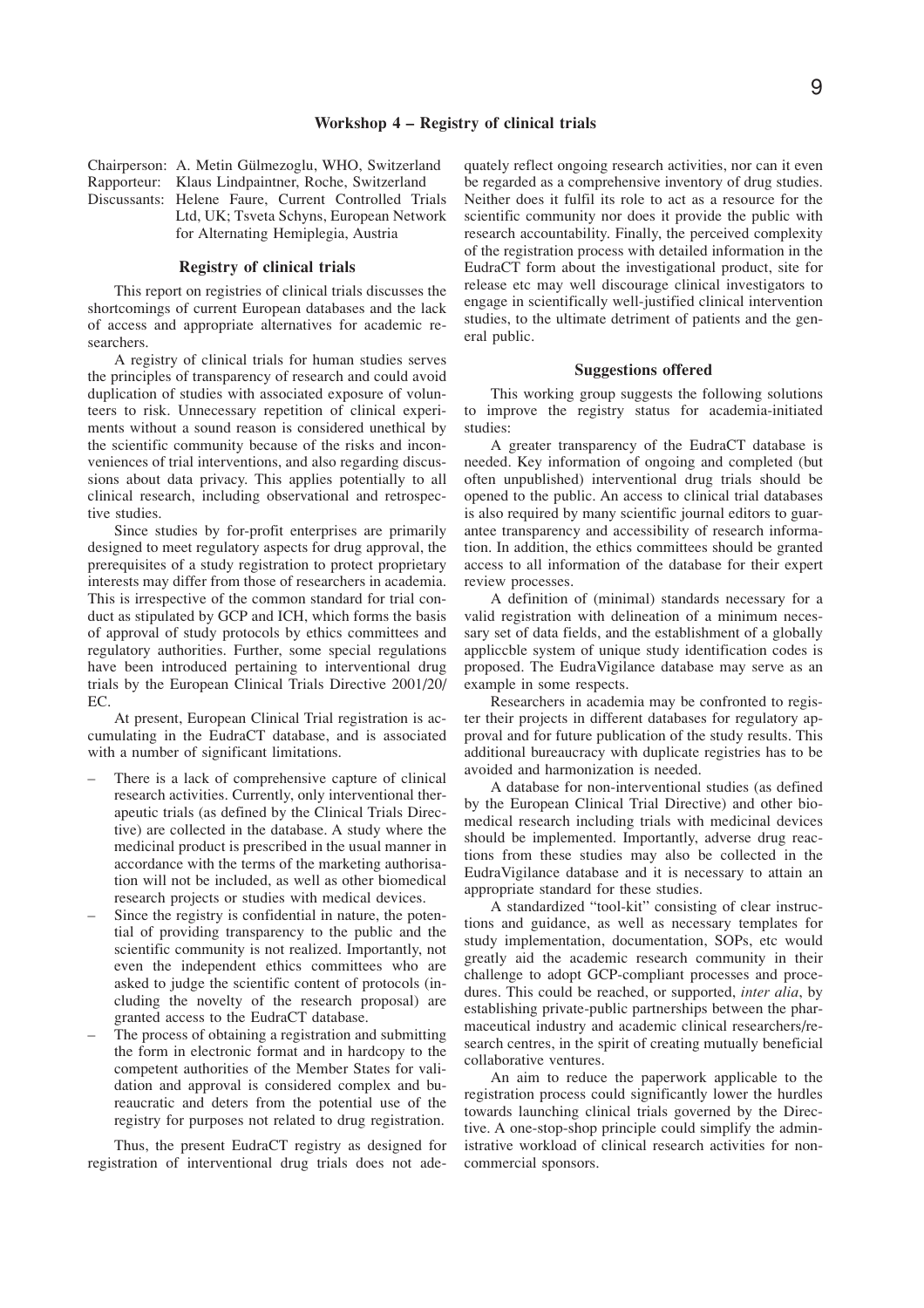Chairperson: Ernst Singer, Medical University of Vienna, Austria

Rapporteur: Ingrid Klingmann, EFGCP, Belgium

Discussants: Gerlinde Benninger-Döring, University of Münster, Germany; Harald Etzdorf, Münchner Rückversicherung, Germany; Denis Lacombe, EORTC, Brussels; Ruth Ladenstein, CCRI St. Anna Children's Hospital, Austria; Christian Rittner, Johannes Gutenberg University, Germany; Inga Rossion, Deutsche Krebsgesellschaft, Germany

#### **Summary of discussion**

1) Considering the issue of insurance in clinical trials, several types of insurance have to be considered, these are:

- Insurance to cover indemnity for subjects in clinical trials in case of injury or death
- Insurance to cover the liability of investigators
- Insurance to cover the liability of sponsors
- Insurance to cover the product liability of the sponsor
- Insurance to cover the liability of the hospital

Of the types of insurances listed, the first two were discussed in more detail.

Regarding the insurance covering the liability of the investigator it was felt that most investigators are not aware of the type of insurance they have, in particular, whether their insurance covers research activities. Moreover, if their professional liability is covered by a hospital liability insurance it is often difficult and time consuming to receive a copy of the policy. This is not a problem specific to academic studies, however, it is particularly frequent in academic settings. It was agreed that ethics committees may improve this situation by creating awareness of the problem in all parties concerned (hospital, academic investigators).

2) An extensive list of points to be considered and discussed was presented:

- Need for EU-wide agreement on requirements/terms/ conditions for professional liability insurance for investigators and sponsors
- Need for EU-wide agreement on criteria for the calculation of required individual subject- and study-related coverage
- Need for availability of multinational contracts
- Need for availability of choice of insurance company
- Need for availability of insurances for investigator initiated trials (IITs)
- Need for availability of insurances for all kind of studies/indications
- Need for transparency of events/costs occurred in insurance cases with clinical trials
- Request for drastic reduction of insurance costs to ensure clinical research (academic and commercial) in Europe
- Opportunity/approaches to cover subject indemnity by other ways than an insurance

In the discussion of theses issues one area of concern presented itself as outstanding and underlying most of the problems, that is the lack of EU-wide agreement on criteria for study risk assessment.

At the moment there is a development to the principle of "strict liability". This creates in a great part of studies a needless coverage of activities that would be covered anyway by other insurance policies. If in a trial 90% of all activities are not study-related but represent routine treatment, there is no need for additional insurance for these 90% but only need to insure the activities of the remaining 10% of the study.

The problem lies in the definition of the study-related risks. One suggestion was that the restriction of coverage to SUSARs could be a viable way of defining those incidences where patients really need the coverage. This would exclude coverage of expected serious events (SAEs). There were also dissenting opinions on this point, stating that SAEs can represent a study-related risk that should be covered by appropriate insurance. A compromise could be formulated as follows: In studies with registered drugs in registered indications only SUSARs should be covered (because all other risks are covered by other types of insurance). In all other studies those SAEs should be included for insurance, for which study-relatedness cannot be clearly excluded.

At any rate, the informed consent must include a detailed description on the nature and severity of expected serious events. This includes the risk of interventions (e.g. surgery, radiation) as part of the standard therapy within the clinical trial protocol.

In the same line of thought is the urgent request of the discussants for a Europe-wide categorization of risks according to different levels of study conditions and study populations. Such a categorization should be detailed enough to allow for the very different types of research. The lack of such a categorization and the lack of clear definition of risks to be insured has e.g. resulted in a decrease of quality assured cancer research:

Until recently, frame contracts were an appropriate way of insuring subjects in clinical trials at a reasonable cost – equal rates for all patients or different rates according to the agreed contract. Lately, clinical trials with special drugs or in special indications were excluded. In Germany and Austria, but also in other EU countries the frame contracts were cancelled and an individual insurance based on risk assessment was introduced. This increased the costs dramatically and is not based on an agreed method of risk assessment. Of note is also the general notion of several discussants that the insurance claims by study participants do not seem to have increased, the costs for insurance policies, however, clearly have.

Another example of insurance problems was given by the representative of a large pediatric oncology unit in Austria. Because of insurance costs the unit is no longer able to participate in some worldwide investigator-driven studies in which established treatments on rare types of cancer are compared (therapy optimizing studies). The consequences of this situation are unfortunate: the chil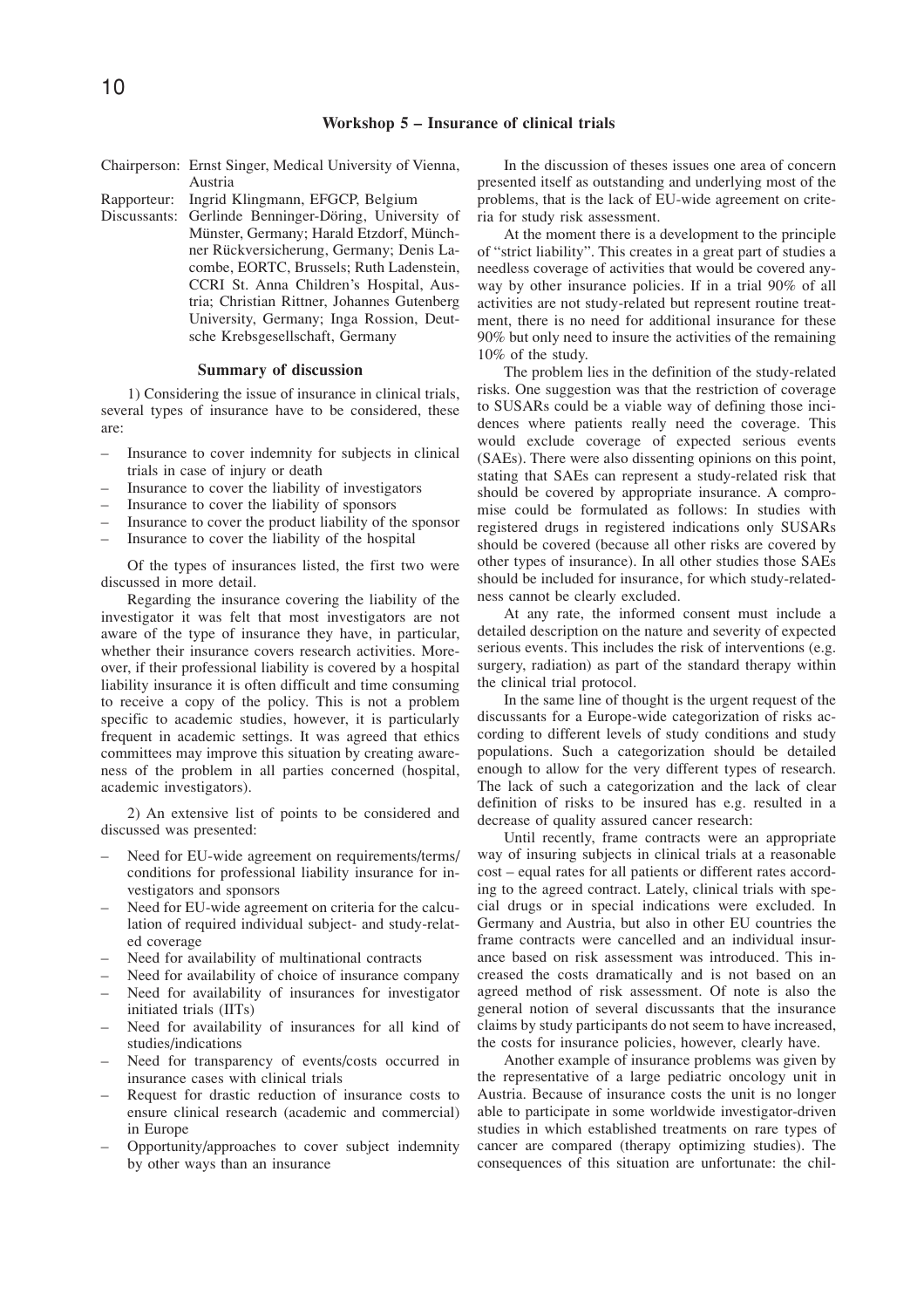dren are now being treated in the same way as they would have been in the study (thus, the risk of the treatment remains the same. It is also clear that no treatment means certain death); however, which of the available treatments is the best, remains unknown. This is the worst possible outcome imaginable.

A further point discussed as a possible way to reduce costs for insurance was to increase the number of possible insurers. Not only insurance companies should be considered but also other "bodies" who could voluntarily cover study situations: States, universities, industry bodies, hospitals, etc. The solutions need to ensure under all circumstances and on the long run a reliable coverage of protocol-related risks at affordable rates. It was felt that EU guidelines or legislation should explicitly support such approaches.

Conclusion: All discussants were unanimous in their opinion that insurance costs have created a substantial obstacle to investigator-driven research. Ways to reduce these costs include first of all a reasonable assessment of actual study-related risks on an EU-wide basis. Collateral approaches include exemption of certain types of studies (e.g. those in which established treatments are compared) and the possibility of other bodies but insurance companies to cover the risks to which patients may be exposed in a clinical study.

#### **Workshop 6 – Pharmacovigilance**

- Chairperson: Michael Wolzt, Medical University of Vienna, Austria;
- Rapporteurs: Nicola Fabris, C.I.R.M. Consorzio Italiano per la Ricerca in Medicina, Italy
- Discussants: Sabine Brosch, EMEA, UK; Alexander Hönel, AGES, Austria; Bettina Schade, Pharmig, Austria

#### **Shortcomings, identification and analysis**

In an effort to harmonize pharmacovigilance reports from clinical trials, the Clinical Trial Directive 2001/20/ EC has introduced a distinction between suspected unexpected serious adverse reactions (SUSAR), suspected serious adverse reactions and other serious adverse events. Requirements for notification of Competent Authorities and ethics committees within and among Member States varies greatly, even though a common reporting point with compulsory electronic submission environment (*Eudra Vigilance Gateway*) is being implemented and electronic data interchange from the EudraVigilance Clinical Trial module (*EV-CT*) will enable a rapid information exchange of all parties involved.

For non-commercial sponsors several difficulties have been identified: event coding is compulsory and has to follow MedDRA terminology, which requires subscription with yearly renewal and training. Eudraviligance data entry needs nomination of a responsible "named person" to assess the *EV-CT*, with completion of a 3-days training course and registration to the electronic gateway. Finally, additional forms are generated by Competent Authorities and ethics committees to comply with the new adverse event classification.

Since introduction of the Clinical Trial Directive the number of SAE reported to ethics committees has approximately doubled. On the other hand, the number of sponsors reporting to *EV-CT* is small. The roll-out of training programs has only started and is not available in all Member States. Costs for investigators in academia are substantial, despite a fee reduction in place. The current implementation status in Member States is unknown and the cases added so far in the EudraVigilance database represent merely a fraction of SAE in clinical trials.

Information from the *EV-CT* module is not accessible for independent investigators and protected by proprietary interests of the industry. In order to secure confidentiality Sponsors can only get access to *EV-CT* for their own trials. Only data entries into the database for individual case safety records (*EV-PM*) will be available for additional information on the product safety accordingly.

**Consequences**

In contrast to guidance on the EudraCT form, reporting to EudraVigilance does not require submission in English. This leads to administrative burden and delay for database management at the EMEA data warehouse, where entries are translated and retranslated accordingly. Reports are checked for quality of content, but proper report classification as SUSAR is not evaluated.

The new legislation has multiplied the workload for Sponsors. Heterogenous requirements among Member States with different local regulations, language barriers and lack of data management infrastructures severely hamper appropriate reporting of adverse events. Thus, commercial third party providers may be necessary to comply with these requirements in academia.

#### **Proposed solutions**

Greater harmonization among Member States is pivotal to avoid redundancies or even contradictions in procedures or interpretations. The undisputed need for adverse event reporting should be matched by feasibility for investigators in academia. At present data management requires a substantial amount of infrastructure (personnel, training, offices …) for non-commercial sponsors.

The Clinical Trial Directive should be amended to facilitate reporting requirements for non-commercial research and thereby prevent underreporting. Further, the amount of reports currently submitted by commercial sponsors to ethics committees prevents continued safety monitoring of ongoing studies.

The following urgent measures are proposed:

– Introduction of a mutually accepted and harmonized form for reporting (adapted from CIOMS) according to E2B format as well as harmonization of reporting requirements in the EU Member States.